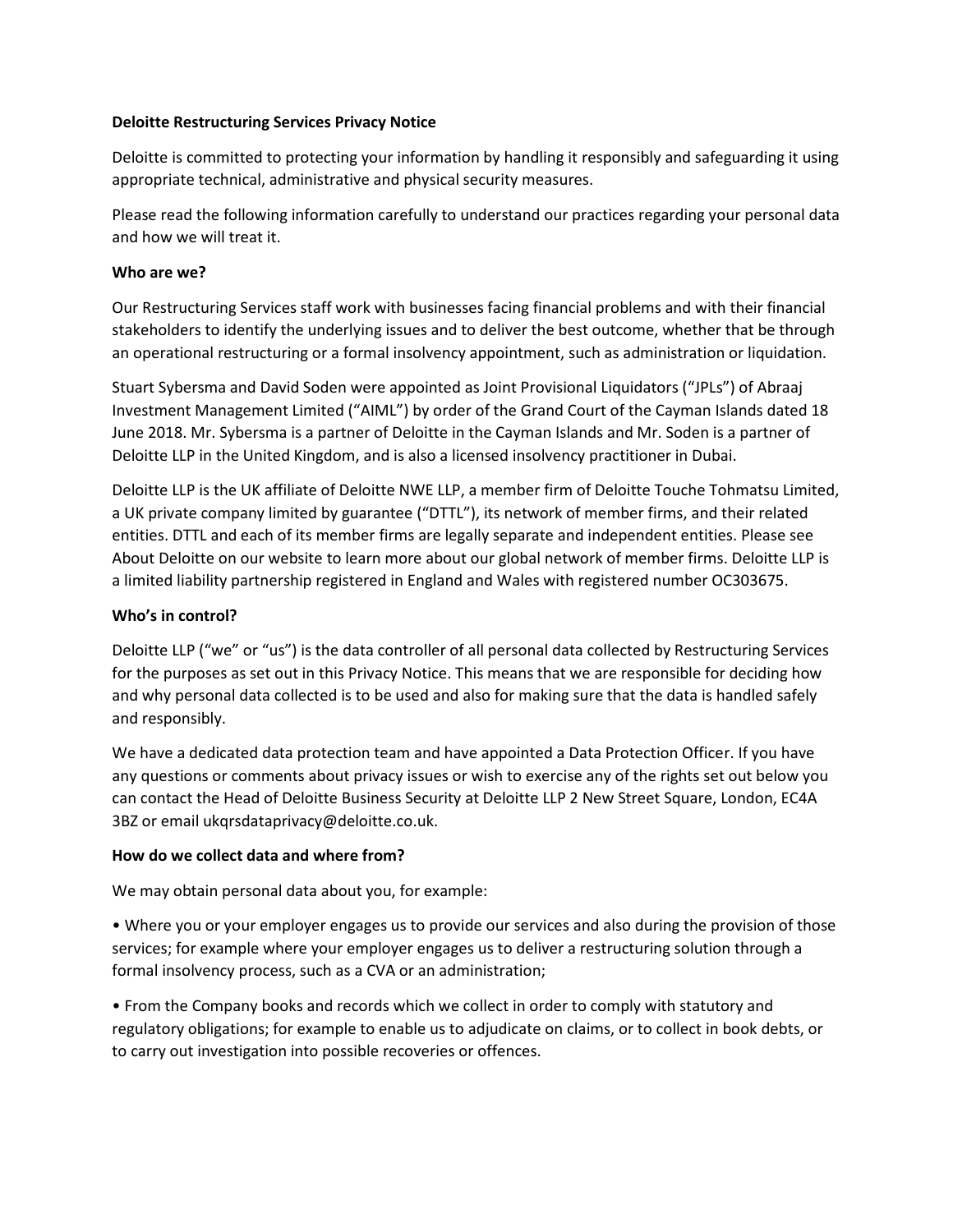• Where you have been identified by the Company in an insolvency process as a potential stakeholder in insolvency proceedings; for example, an employee, a supplier (and thus possible creditor), a customer, a potential purchaser, an investor or a shareholder;

• When you contact us by email, telephone or post for example when you have a query about (*our services or*) an insolvency engagement, or when you are contacting us to provide details of any claim or any information that you may have in relation to an insolvency engagement;

• from third parties and/or publicly available resources (for example, from HM Revenue and Customs, your employer or from Companies House.

We may also observe or infer personal data about you from the way you interact with us and the information that we collect.

# **What type of data might we collect?**

The information we hold about you may include the following:

- your personal details (such as your name, your address and/or your contact details);
- government identifiers (such as national insurance number);
- payroll and salary information;
- bank and payment details;
- our correspondence and communications with you;
- information about any complaints and enquiries you make to us;
- *information from research, surveys, and marketing activities;*
- *your personnel files and records if you are or were an employee of the Company in insolvency; and*

• Information we receive from other sources, such as publicly available information, information provided by your employer OR our clients or information from our member network firms.

# **How we use information about you**

We may process your personal data for purposes necessary for the performance of our legal/regulatory obligations under the Insolvency Act 1986 (as amended), the Companies Act 2006, the Law of Property Act 1925 any other national implementing laws, regulations and secondary legislation, as amended or updated from time to time, in the UK ("UK Insolvency and related Legislation").

We may process your personal data for the purposes of our own legitimate interests provided that those interests do not override any of your own interests, rights and freedoms which require the protection of personal data. This includes processing for marketing (as part of a sales process), statistical and management purposes and for the purposes of protecting our business.

*We may process your personal data for certain additional purposes with your consent, and in these limited circumstances where your consent is required for the processing of your personal data then you have the right to withdraw your consent to processing for such specific purposes.*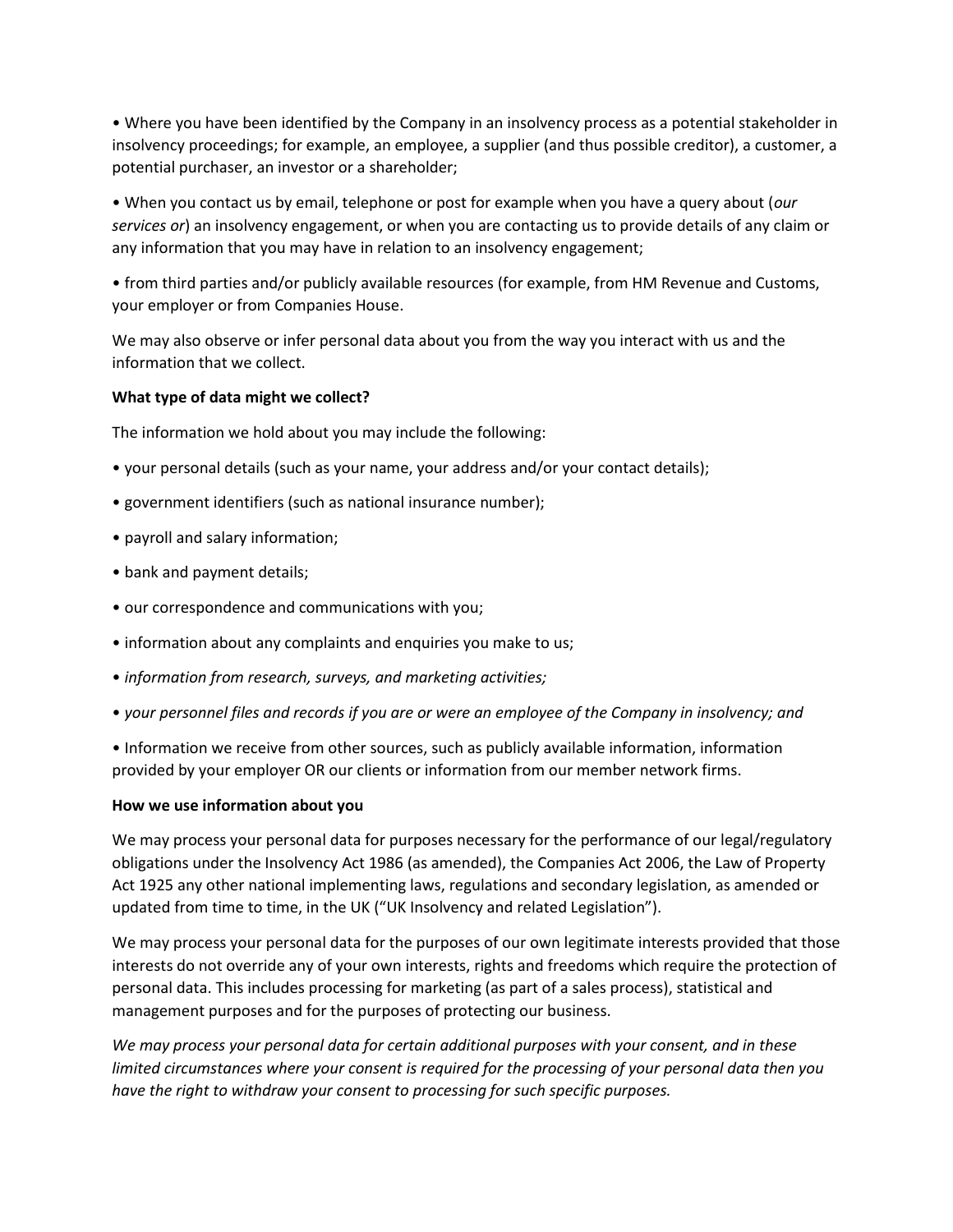Please note that we may process your personal data for more than one lawful basis depending on the specific purpose for which we are using your data.

### **Situations in which we will use your personal data**

The following examples are given for illustrative purposes only (i.e. they are not intended to provide an exhaustive list) of the type of situation in which we may use your personal data:

• To contact you to ask you to provide information that might assist our enquiries and investigations;

• To contact you to ask you to submit details of your claim (i.e. to prove your debt) to enable you to take part in a dividend distribution or to vote in a decision procedure;

- Prepare statutory documents, such as proposals, in compliance with statutory obligations;
- When adjudicating claims for dividend purposes.

In some circumstances we may anonymise or pseudonymise the personal data so that it can no longer be associated with you, in which case we may use it without further notice to you. (*For example where cooperating with disclosure and document provision to a regulatory authority)* 

If you refuse to provide us with certain information when requested, such as your contact details, or to confirm the amount of your claim, you may forfeit the right to participate in a dividend distribution.

We may also process your personal data without your knowledge or consent, in accordance with this notice, where we are legally required or permitted to do so.

#### **Data Sharing**

For one or more of the purposes outlined in the "How we use information about you" section above, we may disclose your personal information to:

• other members of the Deloitte Network

• those individuals or entities with whom you have requested us to share information, such as your spouse or civil partner

• competent authorities, including courts and authorities regulating us or another member of the Deloitte Network, in each case to comply with legal or regulatory obligations or requests

• service providers handling your information on our behalf; in each case, such service providers will be contractually bound by confidentiality and privacy obligations consistent with the obligations in this Privacy Statement

- third parties to whom we disclose information in the course of providing services to our client
- other third parties as may be necessary (for example in the context of possible sale and restructuring).

#### Transfers to third countries

Please note that some of the recipients of your personal information referred to above may be based in countries or regions without data protection rules similar to those in effect in your area of residence. In such cases, adequate safeguards will be in place to protect your personal information. Such adequate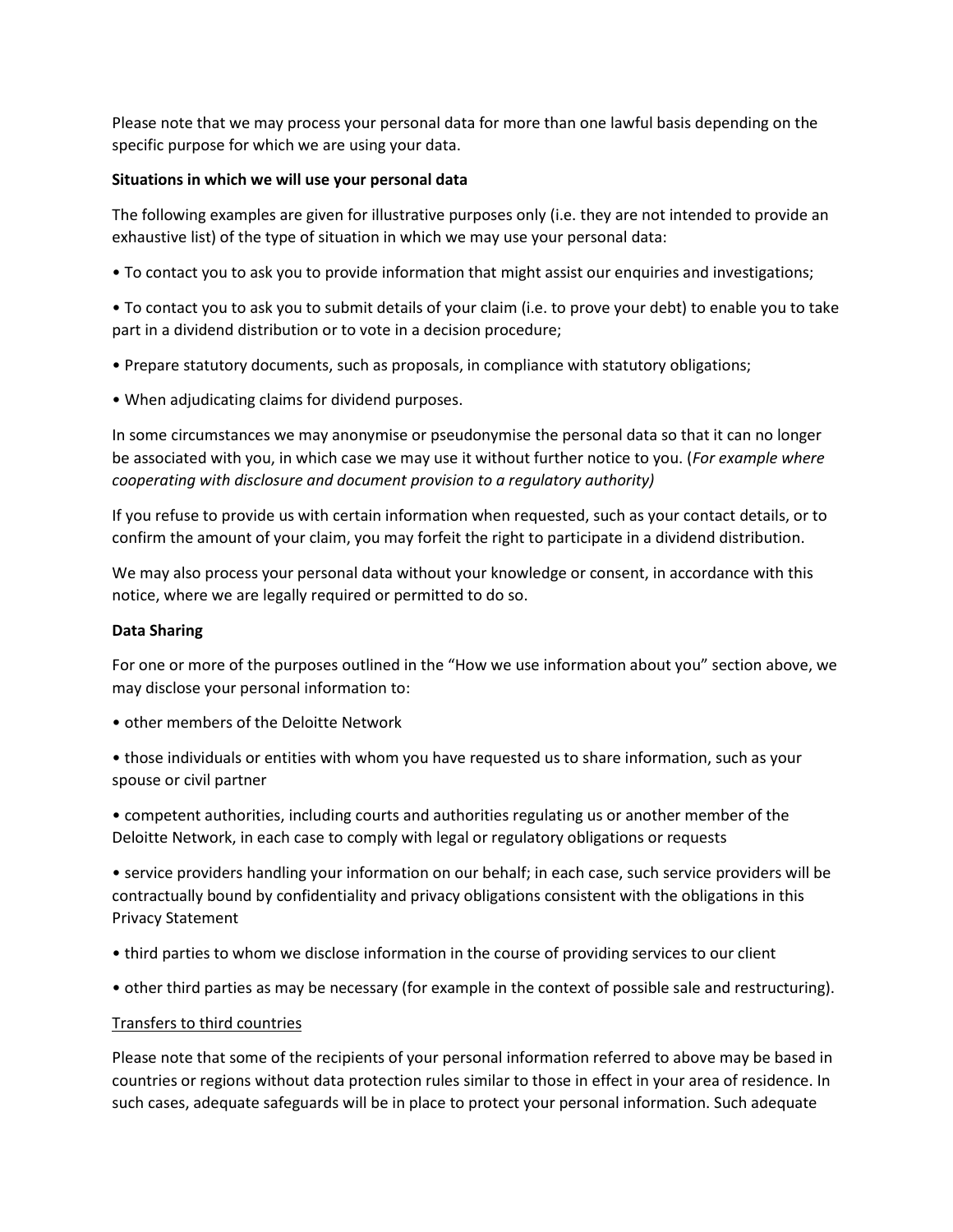safeguards might include a data transfer agreement with the recipient based on standard contractual clauses approved by the European Commission for transfers of personal information to those countries.

For further details about the transfers described above and the adequate safeguards used by Deloitte with respect to such transfers, please contact us using the details below.

### **Data Retention Period**

We will only retain your personal data for as long as is necessary to fulfil the purposes for which it is collected and in compliance with our statutory and regulatory obligations.

When assessing what retention period is appropriate for your personal data, we take into consideration:

- any statutory or legal obligations;
- the purposes for which we originally collected the personal data;
- the lawful grounds on which we based our processing;
- the types of personal data we have collected;
- the source\* of the data
- the amount and categories of your personal data;
- the period in which litigation or investigations might arise; and
- whether the purpose of the processing could reasonably be fulfilled by other means.

\* The statutory retention periods differ according to the source of the data. The Company records can be destroyed one year after dissolution of the Company. Our records, that is data that we collect from you as contained within our record of our administration of the estate, will be destroyed no earlier than six years following closure of our administration.

# **Data Security**

We have put in place commercially reasonable and appropriate security measures to prevent your personal data from being accidentally lost, used or accessed in an unauthorised way, altered or disclosed. In addition, we limit access to your personal data to those employees, agents, contractors and other third parties who have a business need to know. They will only process your personal data on our instructions and they are subject to a duty of confidentiality.

We have put in place procedures to deal with any suspected data security breach and will notify you and any applicable regulator of a suspected breach where we are legally required to do so.

# **Data Subject Rights**

# Your duty to inform us of changes

It is important that the personal data we hold about you is accurate and current. Should your personal information change, please notify us of any changes of which we need to be made aware by contacting us, using the contact details below.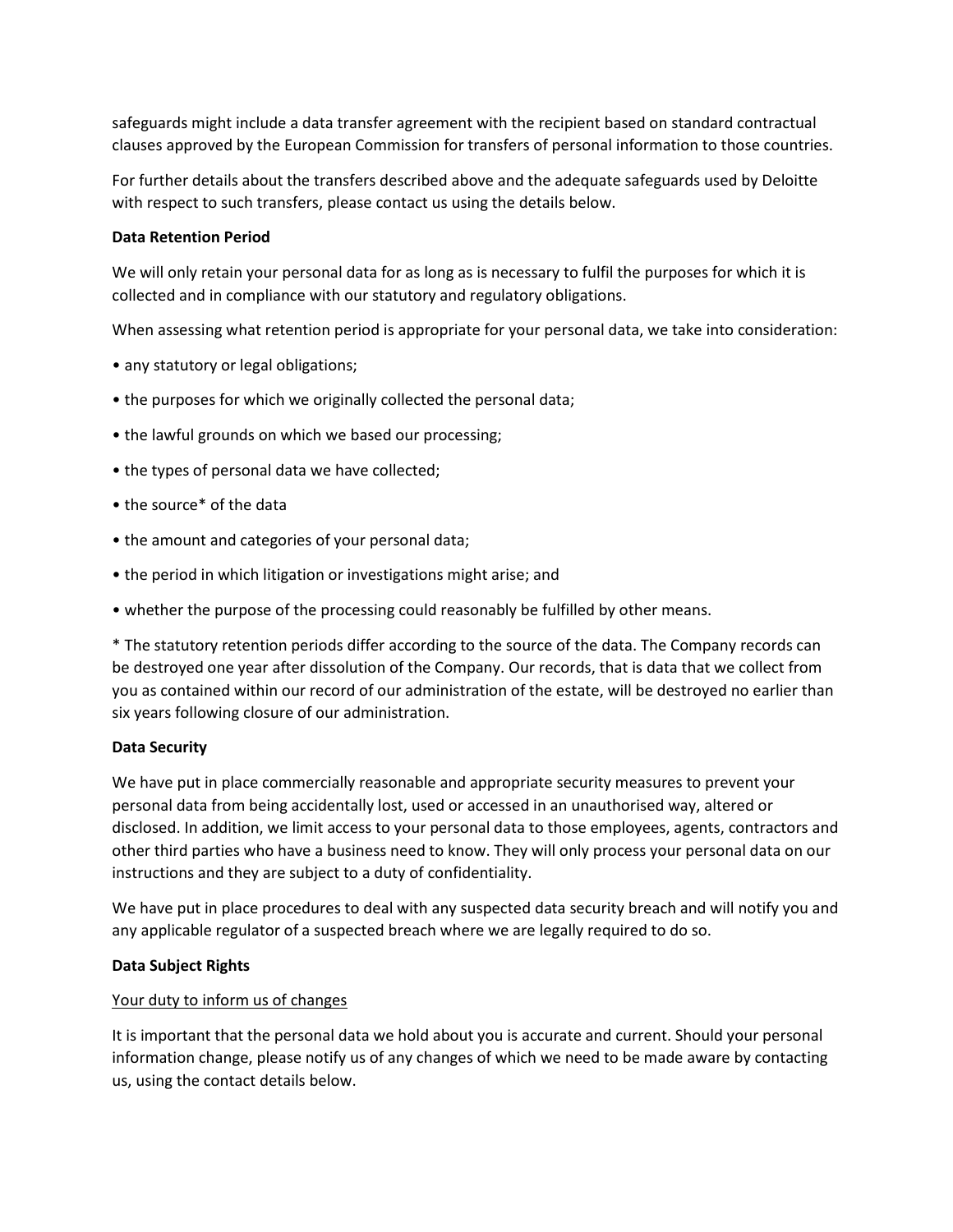#### Your rights in connection with personal data

Under certain circumstances, by law you have the right to:

• Obtain confirmation that we are processing your personal information and request a copy of the personal information we hold about you. This enables you to receive details of the personal data we hold about you and to check that we are processing it lawfully.

• Request correction of the personal data that we hold about you.

• Request erasure of your personal data. This enables you to ask us to delete or remove personal data where there is no good reason for us continuing to process it. You also have the right to ask us to delete or remove your personal data where you have exercised your right to object to processing (see below).

• Object to processing of your personal data where we are relying on a legitimate interest (or those of a third party) and there is something about your particular situation which makes you want to object to processing on this basis. You also have the right to object where we are processing your personal information for direct marketing purposes.

• Request the restriction of processing of your personal data. This enables you to ask us to suspend the processing of personal data about you, for example if you want us to establish its accuracy or the reason for processing it.

• Request the transfer of your personal data to you or another data controller if the processing is based on consent, carried out by automated means and this is technically feasible. If you want to exercise any of the above rights, please email our data protection point of contact given below.

We may need to request specific information from you to help us confirm your identity and ensure your right to access the information (or to exercise any of your other rights). This is another appropriate security measure to ensure that personal information is not disclosed to any person who has no right to receive it.

# Right to Withdraw Consent

In the limited circumstances where our processing of your personal data is reliant on consent you have the right to withdraw such consent for that specific processing at any time.

Once we have received notification that you have withdrawn your consent, we will no longer process your personal information (personal data) for the purpose or purposes you originally agreed to. However, we may still retain a copy of the relevant information for as long as necessary to comply with applicable laws or professional standards, or as long as the period in which litigation or investigations might arise in respect of our services.

# **Changes to this Notice**

Any changes we may make to our privacy notice in the future will be provided to you via update to the case website.

This privacy notice was last updated on 24 May 2018.

# **Contact us**